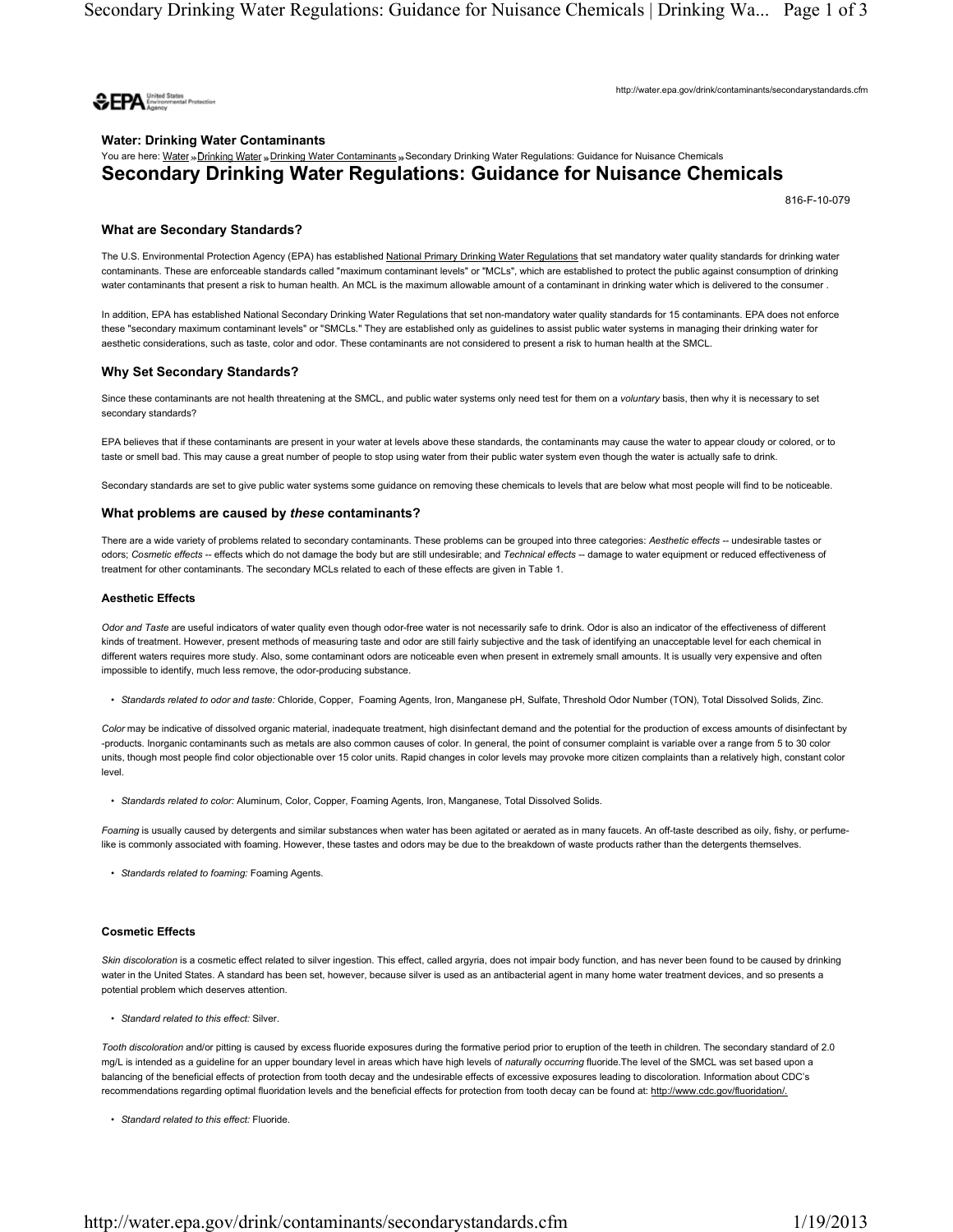### Technical Effects

Corrosivity, and staining related to corrosion, not only affect the aesthetic quality of water, but may also have significant economic implications. Other effects of corrosive water, such as the corrosion of iron and copper, may stain household fixtures, and impart objectionable metallic taste and red or blue-green color to the water supply as well. Corrosion of distribution system pipes can reduce water flow.

• Standards related to corrosion and staining: Chloride, Copper, Corrosivity, Iron, Manganese, pH, Total Dissolved Solids, Zinc.

Scaling and sedimentation are other processes which have economic impacts. Scale is a mineral deposit which builds up on the insides of hot water pipes, boilers, and heat exchangers, restricting or even blocking water flow. Sediments are loose deposits in the distribution system or home plumbing.

• Standards related to scale and sediments: Iron, pH, Total Dissolved Solids, Aluminum.

#### Table I. Secondary Maximum Contaminant Levels

| Contaminant                                        | <b>Secondary MCL</b>          | Noticeable Effects above the Secondary MCL                        |
|----------------------------------------------------|-------------------------------|-------------------------------------------------------------------|
| Aluminum                                           | 0.05 to 0.2 mg/L*             | colored water                                                     |
| Chloride                                           | 250 mg/L                      | salty taste                                                       |
| Color                                              | 15 color units                | visible tint                                                      |
| Copper                                             | 1.0 mg/L                      | metallic taste; blue-green staining                               |
| Corrosivity                                        | Non-corrosive                 | metallic taste; corroded pipes/ fixtures staining                 |
| Fluoride                                           | $2.0$ mg/L                    | tooth discoloration                                               |
| Foaming agents                                     | $0.5$ mg/L                    | frothy, cloudy; bitter taste; odor                                |
| Iron                                               | $0.3$ mg/L                    | rusty color; sediment; metallic taste; reddish or orange staining |
| Manganese                                          | $0.05$ mg/L                   | black to brown color; black staining; bitter metallic taste       |
| <b>Odor</b>                                        | 3 TON (threshold odor number) | "rotten-egg", musty or chemical smell                             |
| þН                                                 | $6.5 - 8.5$                   | low pH: bitter metallic taste; corrosion                          |
|                                                    |                               | high pH: slippery feel; soda taste; deposits                      |
| Silver                                             | $0.1$ mg/L                    | skin discoloration; graying of the white part of the eye          |
| Sulfate                                            | 250 mg/L                      | salty taste                                                       |
| Total Dissolved Solids (TDS)                       | 500 mg/L                      | hardness; deposits; colored water; staining; salty taste          |
| Zinc                                               | 5 mg/L                        | metallic taste                                                    |
| ma/L is milligrams of substance per liter of water |                               |                                                                   |

\* mg/L is milligrams of substance per liter of water

#### How can these Problems be Corrected?

Although state health agencies and public water systems often decide to monitor and treat their supplies for secondary contaminants, federal regulations do not require them to do this. Where secondary contaminants are a problem, the types of removal technologies discussed below are corrective actions which the water supplier can take. They are usually effective depending upon the overall nature of the water supply.

Corrosion control is perhaps the single most cost-effective method a system can use to treat for iron, copper and zinc due to the significant benefits in (1) reduction of contaminants at the consumer's tap, (2) cost savings due to extending the useful life of water mains and service lines, (3) energy savings from transporting water more easily through smoother, uncorroded pipes, and (4) reduced water losses through leaking or broken mains or other plumbing. This treatment is used to control the acidity, alkalinity or other water qualities which affect pipes and equipment used to transport water. By controlling these factors, the public water system can reduce the leaching of metals such as copper, iron, and zinc from pipes or fixtures, as well as the color and taste associated with these contaminants. It should be noted that corrosion control is not used to remove metals from contaminated source waters.

Conventional treatments will remove a variety of secondary contaminants. Coagulation/ flocculation and filtration removes metals like iron, manganese and zinc. Aeration removes odors, iron and manganese. Granular activated carbon will remove most of the contaminants which cause odors, color, and foaming.

Non-conventional treatments like distillation, reverse osmosis and electrodialysis are effective for removal of chloride, nitrates, total dissolved solids and other inorganic substances. However, these are fairly expensive technologies and may be impractical for smaller systems.

Non-treatment options include blending water from the principal source with uncontaminated water from an alternative source.

## What Can You Do?

If you are concerned about the presence of secondary contaminants in your drinking water supply, here are a few suggestions:

- FIRST, identify your local public water system. If you pay a water bill, the name, address, and telephone number of your supplier should be on the bill. If you do not pay a water bill, then contact your landlord, building manager, or the local health department -- they should know.
- SECOND, contact your local public water system. Inquire about your supplier's monitoring for secondary contaminants. Ask for the list of secondary contaminants which are being monitored in your water supply. Does the water being delivered to the public meet these SMCLs? If you have not yet received notice from your supplier, ask how you can get a copy of the monitoring results.
- THIRD, if you receive a public notice from your local public water system regarding other drinking water standards -- READ IT CAREFULLY -- and follow any instructions closely. If you have questions or concerns, contact the person from the water system who is indicated in the notice. If that person is unavailable, contact either the state drinking water program or your local health department.